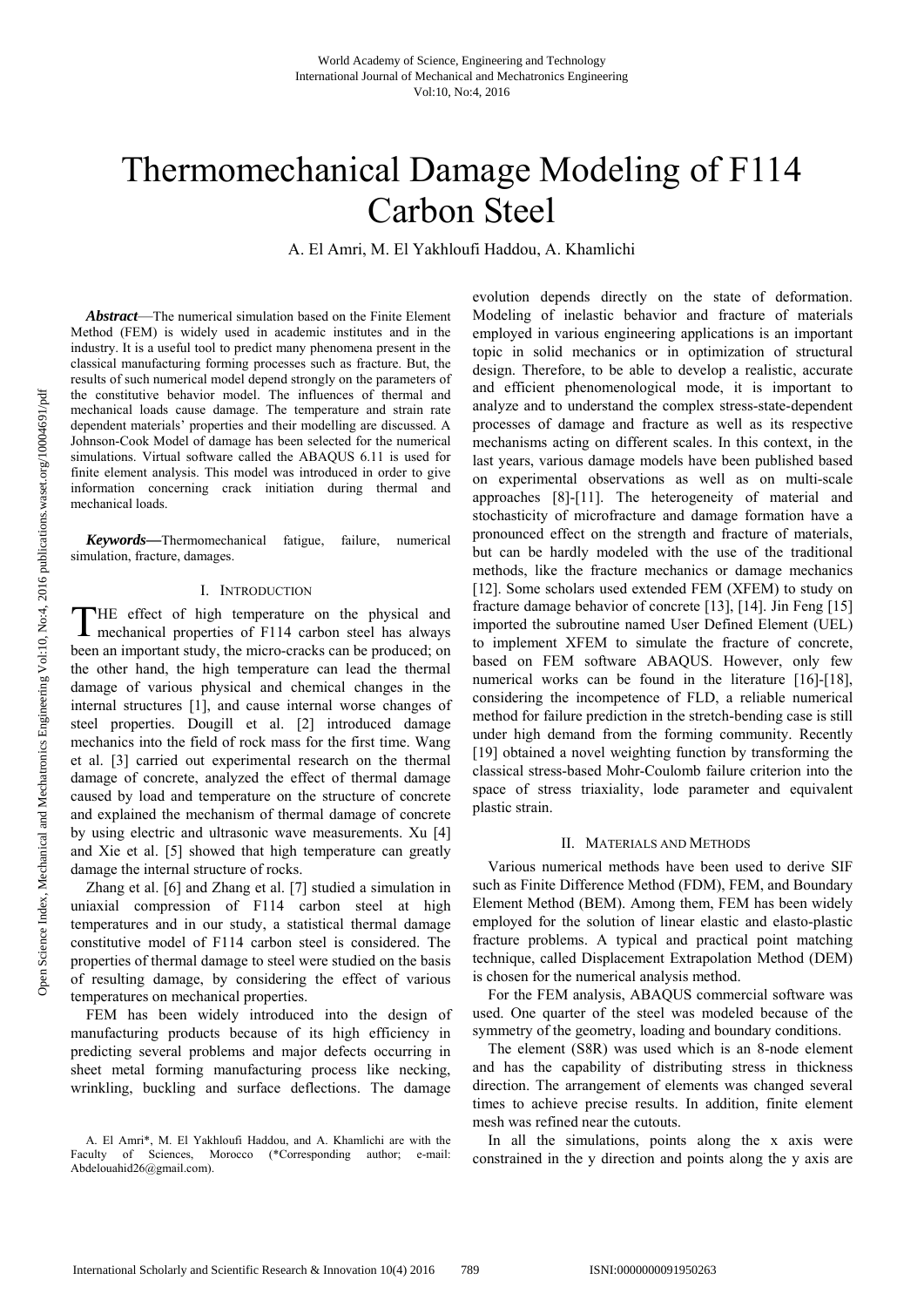constrained along x direction. Moreover, in the edge which specimens are subjected to loading, all degrees of freedom were removed from them, except displacement in x direction.

An incremental load-displacement analysis is performed by using the arc-length RIKS method in the ABAQUS software. Moreover, Von-Mises yield criterion and non-linear analysis were performed. The RIKS method uses in geometrically nonlinear static problems, where the load-displacement response shows a negative stiffness and the structural must release strain energy to remain in equilibrium. The RIKS method uses the load magnitude as an additional unknown; it solves simultaneously for loads and displacement [20].

The material considered in this study is F114 carbon steel. The main mechanical and thermal properties of tested specimen are summarized in Table I. The specimen geometry is shown in Fig. 1.



Fig. 1 Dimensions of the F114 Carbon Steel

| <b>TABLEI</b><br><b>GLOBAL MECHANICAL PROPERTIES OF F114 CARBON STEEL</b> |         |
|---------------------------------------------------------------------------|---------|
| <b>F114 Carbon Steel Properties</b>                                       | Value   |
| Tensile modulus MPa                                                       | 7850    |
| Tensile strength (Nmm-2)                                                  | 600-750 |
| Yield stress (MPa)                                                        | 315     |
| Mass thermal capacity $(Jkg-1K-1)$                                        | 460     |
| Thermal conductivity (Wm-1K-1)                                            | 47-58   |

## III. THEORETICAL BACKGROUND

When F114 Carbon steel under mechanical load, the evolution of micro-defects inside F114 carbon steel is a stochastic variable, the systemic evolution of micro-defects can be regarded as a non-equilibrium statistical process, in which the failure distribution of micro-units obeys a Weibull distribution [21] and its distribution is a density function shown as (1) [22]:

$$
\phi(\varepsilon) = \frac{m}{\alpha} \left(\frac{\varepsilon}{\alpha}\right)^{m-1} \exp\left[-\left(\frac{\varepsilon}{\alpha}\right)^m\right]
$$
 (1)

where  $\varepsilon$  the steel strain, m is the scale of the Weibull distribution and  $\alpha$  the morphological parameter in the form of strain, the two parameters reflect the mechanical properties of the F114 Carbon Steel mass.  $\phi(\varepsilon)$  is the probability density of damage of micro-units, measuring the damage probability of micro-units when the steel is loaded.

The damage variable  $D(\varepsilon)$  is a measure of material injury, while the degree of injury is related to micro-unit deficiencies, which directly affect the strength of micro-units. Therefore, between the damage variable  $D(\varepsilon)$  and the infinitesimal probability density of damage, the following relationship exits:

$$
\phi(\varepsilon) = \frac{dD(\varepsilon)}{d\varepsilon} \tag{2}
$$

From (2), we obtain:

$$
D(\varepsilon) = \int_0^{\varepsilon} \phi(x) dx = 1 - \exp\left[-\left(\frac{\varepsilon}{\varepsilon}\right)^m\right]
$$
 (3)

Equation (3) is the statistical damage evolution equation for steel under a load. It means no-damage to the material when  $D(\varepsilon) = 0$ , while all the micro-units are destroyed when  $D(\varepsilon)$ =1. It is known that, on the one hand, the damage factors are expected to be taken into consideration and on the other hand, conditions should not become more complicated by the physical equation which is considered the damage. Based on this idea we proposed a strain equivalent assumption: if the stress  $\sigma$  were replaced by the effective stress  $\sigma_{\text{eff}}$ . Then, we

can obtain the following equations:  $\varepsilon_0 = \frac{\sigma_{\text{eff}}}{E_{\text{TO}}}$  $\varepsilon_{\circ} = \frac{\sigma_{\textit{ef}}}{\sigma}$  $=\frac{\sigma_{\text{eff}}}{E_{\text{TO}}}, \varepsilon = \frac{\sigma}{E}, \text{ because}$ 

the effective stress  $\sigma_{\text{eff}}$  has the following properties:

$$
\sigma_{\text{eff}} = \frac{\sigma}{1 - D(\varepsilon)}\tag{4}
$$

$$
\frac{\sigma}{E} = \varepsilon = \frac{\sigma}{\left(1 - D(\varepsilon)\right)E_{\text{To}}}
$$
\n(5)

Equation (5) can also be expressed as:

$$
\sigma = \mathcal{E}_{\text{to}} \left( 1 - D \left( \varepsilon \right) \right) \varepsilon \tag{6}
$$

where  $E_{\tau_0}$  is the Young's modulus of steel without damage due to mechanical loading at given temperature. Substituting  $(3)$  into  $(6)$ , we obtain:

$$
\sigma = E_{\tau_0} \times \exp\left[-\left(\frac{\varepsilon}{\alpha}\right)^m\right] \times \varepsilon \tag{7}
$$

Equation (7) is the constitutive equation of steel damage under uniaxial compression. The parameters  $\alpha$  and m can be obtained based on the peak intensity point C ( $\sigma_c$ ,  $\varepsilon_c$ ) of the full stress-strain curve under uniaxial compression.

At the peak intensity point C ( $\sigma_c$ ,  $\varepsilon_c$ ) of the uniaxial compression, the gradient rate is zero, so that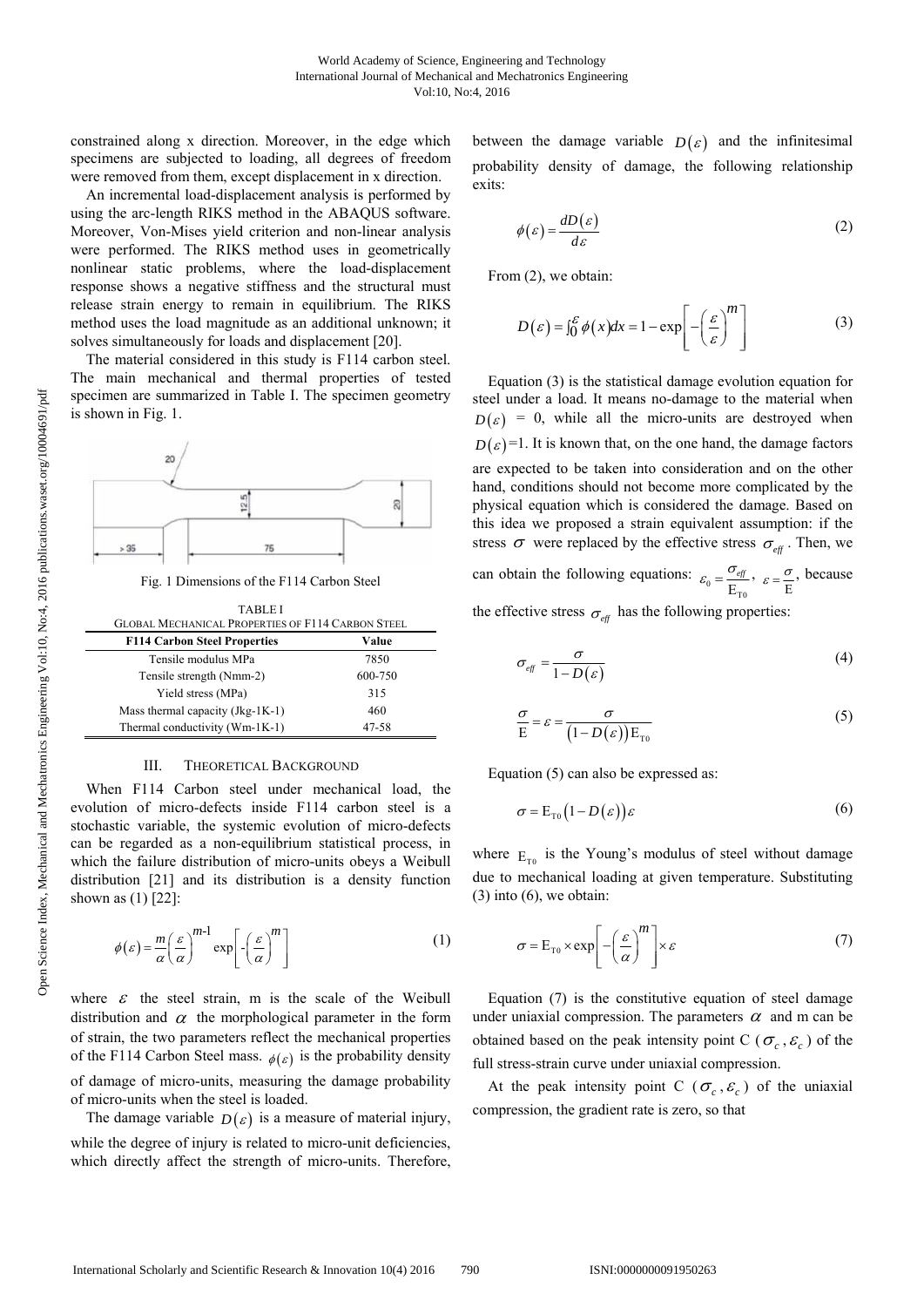$$
\frac{d\sigma}{d\varepsilon}\bigg|_{\varepsilon=\varepsilon_0} = \mathcal{E}_{\text{TO}} \left[1 - m \left(\frac{\varepsilon_c}{\alpha}\right)^m\right] \exp\left[-\left(\frac{\varepsilon_c}{\alpha}\right)^m\right] = 0 \tag{8}
$$

At the same time, at point C ( $\sigma_c$ , $\varepsilon_c$ ) the following relationship holds:

$$
\sigma_c = E_{\tau 0} \times \exp\left[-\left(\frac{\varepsilon_c}{\alpha}\right)^m\right] \times \varepsilon_c \tag{9}
$$

From  $(8)$  and  $(9)$ , we can obtain:

$$
m = \frac{1}{\ln\left(\frac{\sigma_c}{E_{\text{T0}}\varepsilon_c}\right)} = \frac{1}{\ln E_{\text{T0}} - \ln E_c}
$$
(10)

$$
\alpha = \varepsilon_c \left(\frac{1}{m}\right)^{-1/m} \tag{11}
$$

Substituting (10) into (11), we can obtain  $\alpha$ . Equation (10) shows that m is a parameter of material brittleness, which has a relationship with the Young's modulus  $E_{\tau_0}$  and the secant Young's modulus at the peak load point  $E_c$ . Substituting (10) and  $(11)$  into  $(3)$ , we have

#### $\varepsilon$ ) = 1 – exp| -|  $\frac{1}{2}$ | | = 1 – exp| *c*  $m \rceil \qquad \lceil \frac{m}{\sqrt{m}} \rceil$  $D(\varepsilon) = 1 - \exp\left[-\left(\frac{\varepsilon}{\alpha}\right)^m\right] = 1 - \exp\left[-\left(\frac{\varepsilon}{\varepsilon_c}\right)^m\right]$ (12)

## IV. RESULT AND DISCUSSION

In the load-displacement figure, Fig. 1, two important points can be observed. First point is relevant to plastic collapse load which is not the necessary load for physical collapse of the structure. In fact, plastic strains take place significantly at this point. Second point is relevant to the maximum load which could be tolerated by the structure, which is named by plastic instability load.

The evolution of the strain during the simulation shows that after an initial compaction, the increase of strain is linear with time. Consequently, the strain rate is constant during the latter, steady state, part of the simulation. Using the steady-state strain rates, linear relationship was found between the calculated strain rate and the applied differential stress ranging from 60 Pa to 140 Pa.

Failure was assumed to correspond to the loss of load carrying capability in the displacement controlled simulation. The steel was assumed to have the following material properties; E= 7850MPa, Yield stress= 315MPa,  $v = 0.3$ with a hardening modulus of 7850MPa. The conventional plasticity yield surface is also shown to be larger, with a higher strain to failure, than the porous material, a result confirmed by experimental results. For this, simulation, the final void fraction was 0.70. A calculation was also performed to check the sensitivity of the solution to mesh size.



Fig. 2 Evolution of displacement with the time test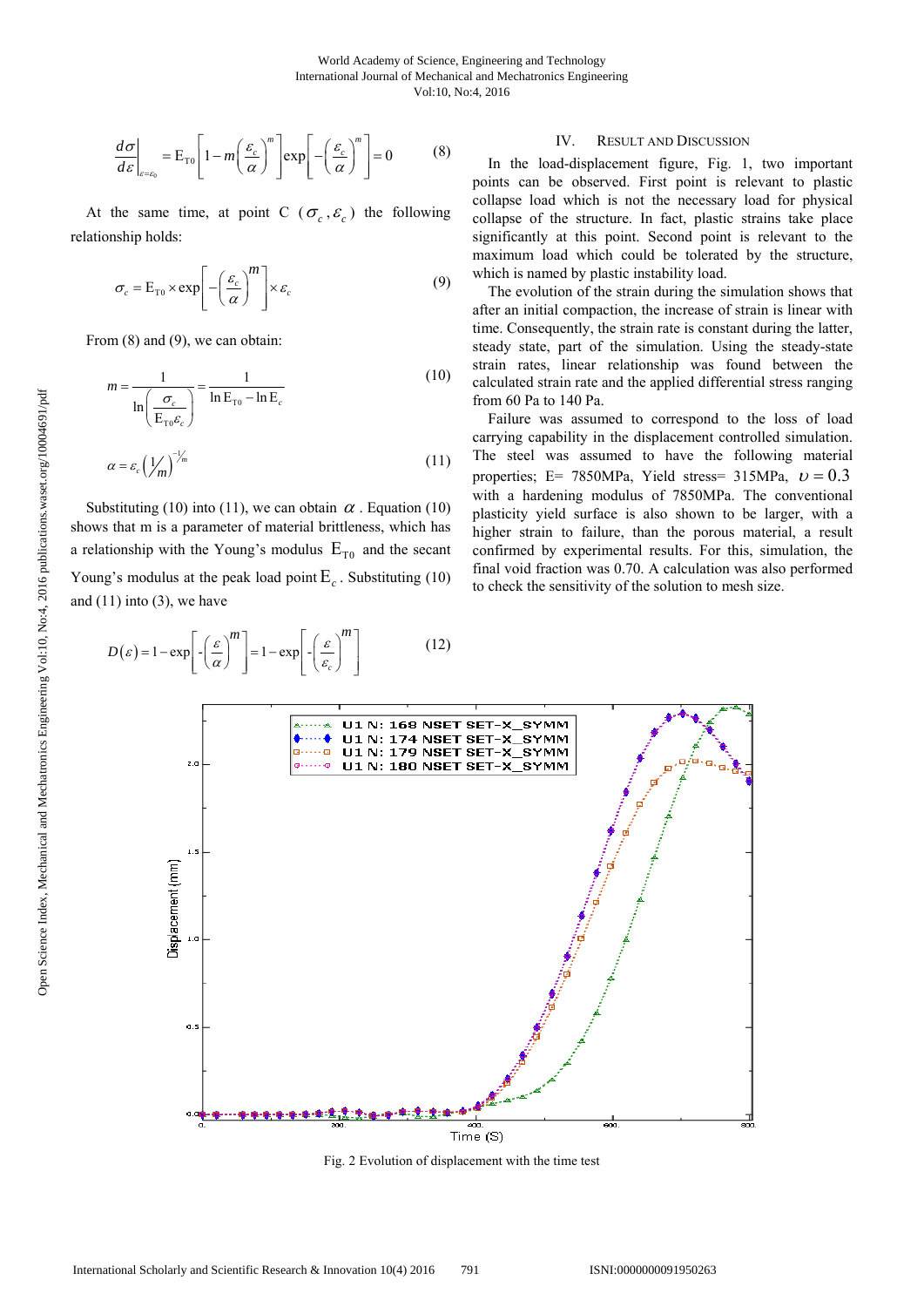## World Academy of Science, Engineering and Technology International Journal of Mechanical and Mechatronics Engineering Vol:10, No:4, 2016



Fig. 4 Local effective plastic strain for complete steel

The coefficients of thermal expansions for various mineral crystals in a structure vary; therefore, in order to maintain the continuity of structure deformation at different temperatures, the inherent crystals cannot be in free-form deformation as a function of temperature, given their coefficients of thermal expansions, resulting in constraints among particles, a large deformation of micro units in the compression and a small deformation from stretching, which is referred to as thermal stress because of the instance.

When the temperature increases, a large number of microcracks will inevitably be generated within the structure and gradually expand with increasing temperature, significantly reducing the Young's modulus for macro issues, while the ability of resistance to deformation decreases, which indicates that thermal stress for high temperature effect can cause damage to structures, namely thermal damage. In our study, we used the Young's modulus as a variable of damage, characteristic of the effect of temperature on the properties of structure damage.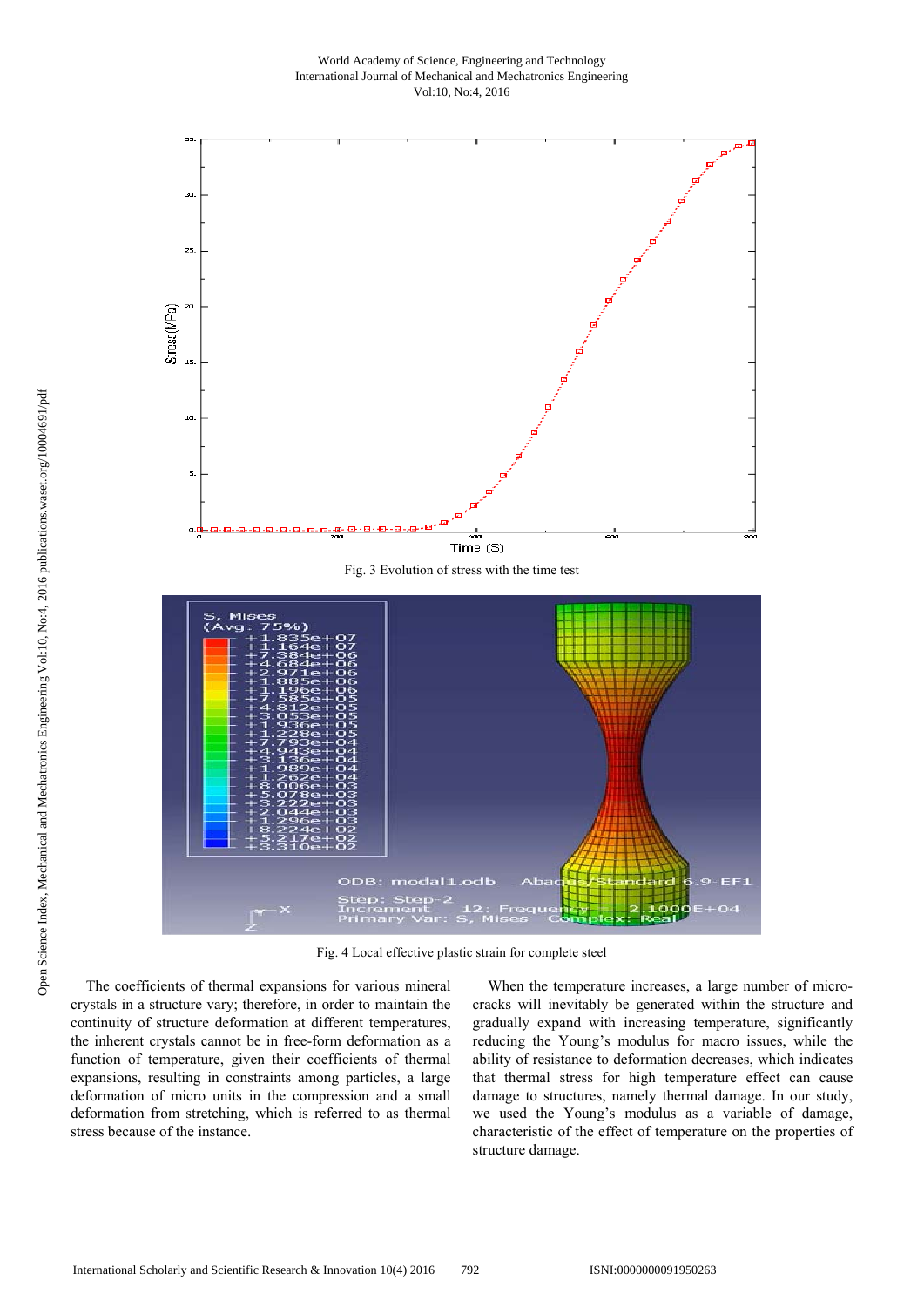

Fig. 6 Axial Stress-strain curves at high temperatures of F114 Carbon Steel

Axial stress-strain curves of F114 Carbon steel at high temperature were obtained based on the axial load and axial displacement from the uniaxial compression test. The value of tangential Young's modulus, E, were calculated from the approximate straight-line section before the peak strength over the entire process of the stress-strain curves.

The results of the stress-strain curves for the F114 Carbon steel under high temperatures are shown in Fig. 6. It shows tree stages in the stress-strain curves from room temperature to 600 °C; i.e. the compression stage in which the curves are concave: With the increase in stress, deformation develops rapidly, mainly due to closing of the micro-cracks within the rock caused by the external force. The approximate linear